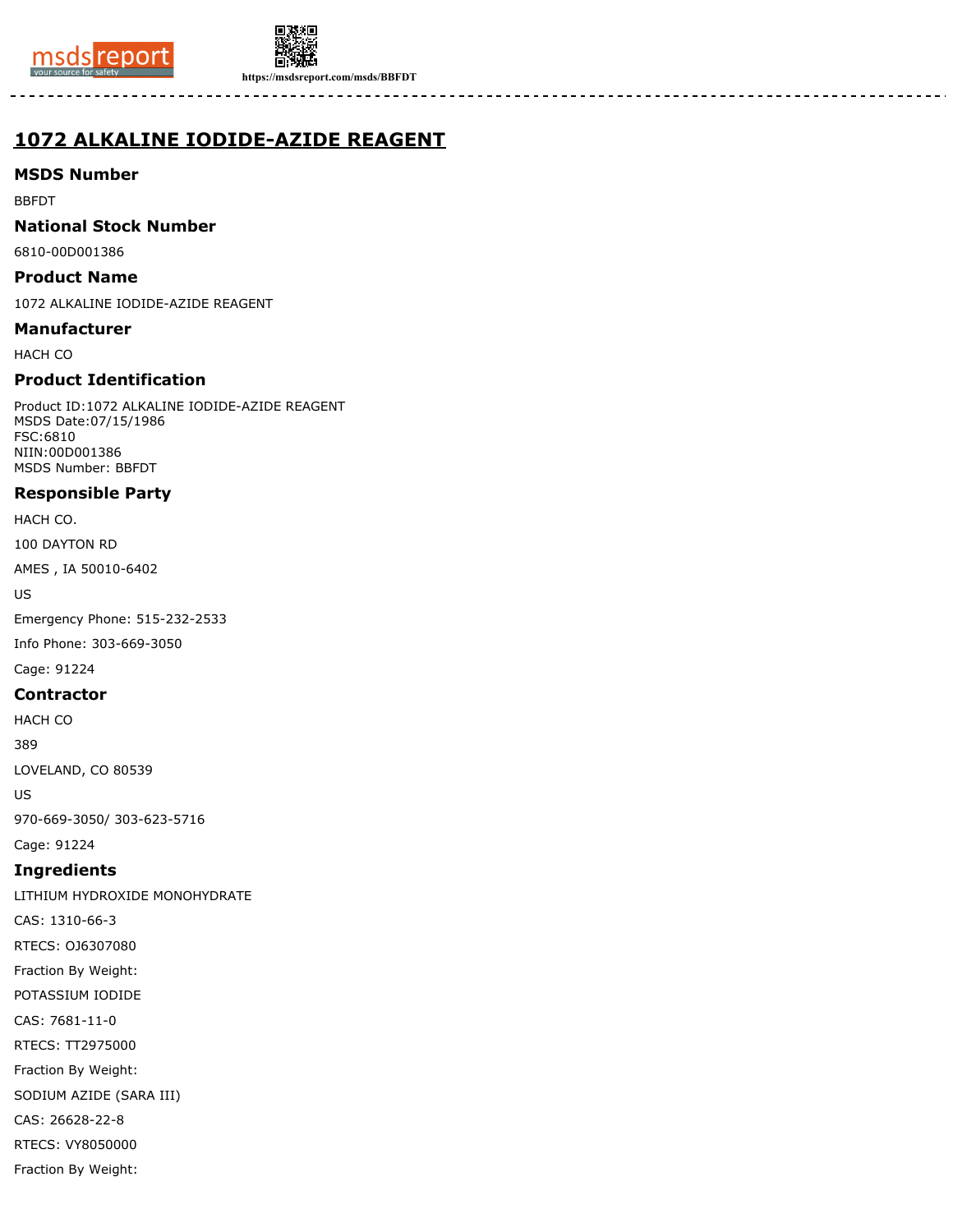



**https://msdsreport.com/msds/BBFDT**

OSHA PELS, C 0.1 PPM(HN3)

ACGIH TLV: C 0.11 PPM; 9394

EPA Report Quantity: 1000 LBS

DOT Report Quantity: 1000 LBS

#### **Hazards**

LD50 LC50 Mixture:ORAL LD50 (RAT) IS 340MG/KG Routes of Entry: Inhalation:YES Skin:YES Ingestion:YES Reports of Carcinogenicity:NTP:NO IARC:NO OSHA:NO Health Hazards Acute and Chronic:ACUTE: PRODUCT IS CORROSIVE TO SKIN, EYES AND RESPIRATORY TRACT. HARMFUL IF SWALLOWED, MAY CAUSE CNS EFFECTS. CHRONIC: DERMATITIS, IRRITATION OF MUCOUS MEMBRANES, CNS EFFECTS.

Explanation of Carcinogenicity:MFR LISTS AS "POTENTIAL CARCINOGEN". Effects of Overexposure:CAUSES BURNING, DIZZINESS, NAUSEA, CENTRAL NERVOUS SYSTEM DEPRESSION, COMA, DEATH. CHRONIC IODINE EXPOSURE MAY CAUSE SKIN RASH, RUNNY NOSE.

Medical Cond Aggravated by Exposure:RESPIRATORY & SKIN DISORDERS. PRODUCT MAY ALSO LOWER BLOOD PRESSURE.

#### **First Aid**

First Aid:EYES/SKIN: IMMEDIATELY FLUSH WITH WATER FOR 15 MINUTES. REMOVE CONTAMINATED CLOTHING. CALL A PHYSICIAN. INGESTION: IF CONSCIOUS, GIVE LARGE AMOUNTS OF WATER AND AT LEAST 1 OZ. OF VINEGAR MIXED WITH WA TER. GET MEDICAL IMMEDIATE ATTENTION. INHALED: REMOVE TO FRESH AIR. GIVE ARTIFICIAL RESPIRATION IF BREATHING STOPPED. GET IMMEDIATE MEDICAL ATTENTION.

# **Fire Fighting**

Flash Point:NONFLAMMABLE

Extinguishing Media:MEDIA APPROPRIATE FOR SURROUNDING FIRE. Fire Fighting Procedures:WEAR SELF-CONTAINED BREATHING APPARATUS AND FULL PROTECTIVE GEAR. Unusual Fire/Explosion Hazard:MAY EMIT TOXIC FUMES OF IODINE AND IODINE COMPOUNDS IN FIRE.

#### **Accidental Release**

Spill Release Procedures:PLACE IN A BEAKER, DILUTE WITH WATER, NEUTRALIZE WITH 6M HYDROCHLORIC ACID AND FLUSH DOWN DRAIN WITH EXCESS OF WATER. Neutralizing Agent:HYDROCHLORIC ACID OR ACETIC ACID

# **Handling**

Handling and Storage Precautions:STORE IN COOL, DRY AREA AWAY FROM INCOMPATIBLE MATERIALS. KEEP TIGHTLY CLOSED. Other Precautions:NONE SPECIFIED BY MANUFACTURER.

#### **Exposure Controls**

Respiratory Protection:NONE SPECIFIED BY MANUFACTURER. HMIS: IF ENGINEERING CONTROLS FAIL OR NON-ROUTINE USE OR EMERGENCY OCCURS; USE NIOSH/MSHA APPROVED RESPIRATOR. USE IAW 29 CFR 1910.134 AND RESPIRATOR Ventilation:USE FUME HOOD TO MAINTAIN EXPOSURE BELOW REGULATORY LIMITS. Protective Gloves:RUBBER Eye Protection:SAFETY GLASSES Other Protective Equipment:EYE WASH STATION & SAFETY SHOWER. Work Hygienic Practices:WASH HANDS AFTER USE AND BEFORE EATING, DRINKING, OR SMOKING. LAUNDER CONTAMINATED CLOTHES BEFORE REUSE. Supplemental Safety and Health

#### **Chemical Properties**

HCC:C2 Melt/Freeze Pt:M.P/F.P Text:230F,110C Spec Gravity:1.94 (WATER=1) Solubility in Water:APPRECIABLE